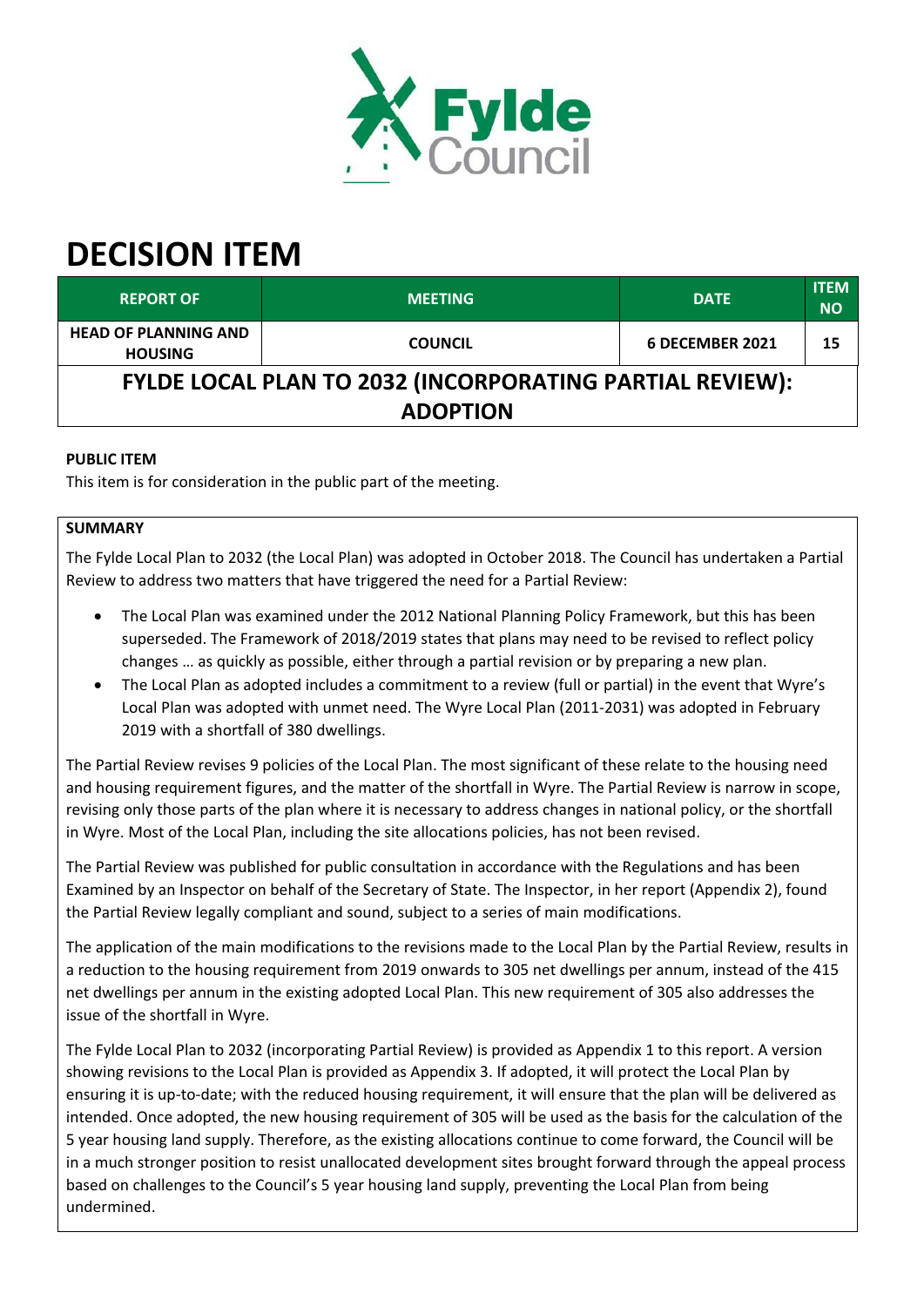#### **RECOMMENDATION**

**1.** That the Fylde Local Plan to 2032 (incorporating Partial Review), attached as Appendix 1 of this report, be Adopted as a statutory Development Plan Document by the Council in accordance with Section 23 of the Planning and Compulsory Purchase Act 2004.

#### **SUMMARY OF PREVIOUS DECISIONS**

On 28<sup>th</sup> July 2021, Planning Committee resolved:

1. That the Draft Schedule of Main Modifications to the Partial Review of the Fylde Local Plan to 2032 Appendix 1 as referred to in the Late Observation Schedule be approved by Planning Committee.

2. That the contents of the Sustainability Appraisal Addendum – Main Modifications (Appendix 2) and the Economic Viability Assessment Review Addendum Report (Appendix 3) of the report be noted.

3. That the Draft Schedule, the Sustainability Appraisal Addendum – Main Modifications and the Economic Viability Assessment Review Addendum Report referred to in 1 (as amended) and 2 above be issued for public consultation and the responses submitted to the Inspector.

On 19<sup>th</sup> May 2021, Planning Committee resolved:

1. To accept the directions of the Inspector as set out in her letter included at Appendix 1 of the report.

2. To request that Draft Main modifications which set out these changes directed by the Inspector are drafted for further consideration by the Planning Committee prior to being consulted up on, in order that the PRFLP32 can progresstowards adoption.

On 14 th October 2020, Planning Committee resolved:

1. To note the representations made to the Partial Review of the FLP32 in the documents accompanying the report;

2. To approve the Council's response to those representations in the Statement of Regulation 20 Consultation (Regulation 22(1)(c)(v)) Statement) as set out in Appendix 10 of the report.

3. To approve the Partial Review, supporting documents, technical assessments and responses to the Regulation 19/20 consultation for submission to the Secretary of State.

On 11<sup>th</sup> March 2020, Planning Committee resolved:

1. To approve the Partial Review, supporting documents and technical assessments for Publication in accordance with Regulation 19/20 of the Town and Country Planning (Local Planning) (England) Regulations 2012.

2. To approve the Partial Review, supporting documents, technical assessments and responses to the Regulation 19/20 consultation forsubmission to the Secretary of State.

3. That officers be asked to continue to liaise with Wyre Council in order to seek to address the issue of unmet housing need in Wyre.

On 22<sup>nd</sup> January 2020, Planning Committee resolved:

1. To approve the responses made to the Regulation 18 Consultation Appendix 2.

2. To approve the objectives and scope of the review as described by the Schedule of Revisions Appendix 6.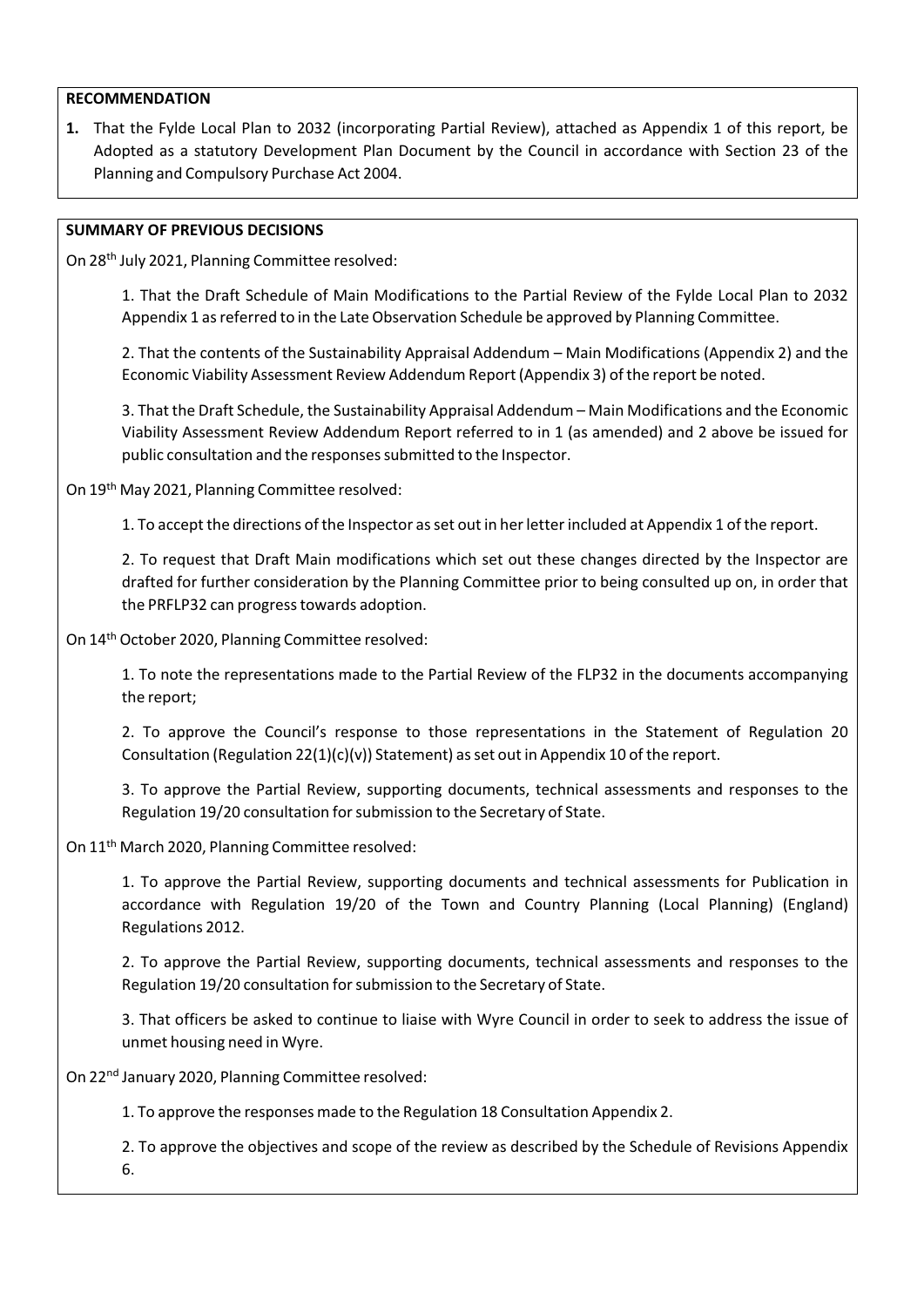3. To approve the Schedule of Revisions, and supporting documents for Viability Appraisal, Sustainability Appraisal and Habitat Regulations Assessment.

| <b>CORPORATE PRIORITIES</b>                                |  |  |
|------------------------------------------------------------|--|--|
| Economy – To create a vibrant and healthy economy          |  |  |
| Environment - To deliver services customers expect         |  |  |
| Efficiency $-$ By spending money in the most efficient way |  |  |
| Tourism - To create a great place to live and visit        |  |  |

#### **REPORT**

## **BACKGROUND TO THE PARTIAL REVIEW OF THE FYLDE LOCAL PLAN TO 2032**

- 1. Local Planning Authorities are required to produce a Local Plan for their area. The Government's objective is that the planning system should be genuinely plan‐led. The production of an up‐to‐date Local Plan allows councils to set out their strategy for how and where development needs will be met and make detailed allocations of land for development, as well as to set out a broad suite of policies for the determination of planning applications, the requirements that developers must meet and the types of developments that are acceptable.
- 2. Thisreport invites members to adopt an updated version of the Local Plan that incorporatesthe Partial Review. The Fylde Local Plan to 2032 (incorporating Partial Review) is attached as Appendix 1.
- 3. The Fylde Local Plan to 2032 (the Local Plan) was adopted by the Council on 22<sup>nd</sup> October 2018. The Local Plan provides the overall strategy for the development of the Borough to 2032, allocates sites to meet development needs, provides protection from development in certain areas, and provides a complete suite of policies for assessing planning applications for different types of development. The Local Plan is the principal part of the statutory development plan for the Borough.
- 4. Before adoption, in July 2018, a new version of the National Planning Policy Framework (the Framework) was published. The Local Plan had been prepared in accordance with the 2012 version of the Framework. However, a transitional arrangement in the 2018 Framework allowed the adoption of the Local Plan, although it had been prepared with reference to earlier national policy. The Council adopted the Local Plan, as there were considerable advantages in having the Local Plan in place, under the national approach of a plan‐led system, which gives full weight in decision-making to policies in adopted development plans.
- 5. The new Framework advised that:

*"Plans may … need to be revised to reflect policy changes which thisreplacement Framework has made. This should be progressed as quickly as possible, eitherthrough a partialrevision or by preparing a new plan."*

After adoption of the Local Plan, a further revised Framework (February 2019) was published, with only very minor changes and retaining this policy wording. The revised Frameworks provided a significant policy change in that it included a simpler, standard method of calculating housing need, which for Fylde is substantially lower than the figure calculated using the previous, highly complex method.

6. The Local Plan had been adopted whilst the preparation of the plan for the Borough of Wyre had been at an early stage of production. Wyre Council had indicated the possibility that it considered it would be unable to provide sufficient housing sites and allowancesto meet its "objectively assessed needs". The Fylde Local Plan to 2032 was, therefore, adopted with a commitment, which stated: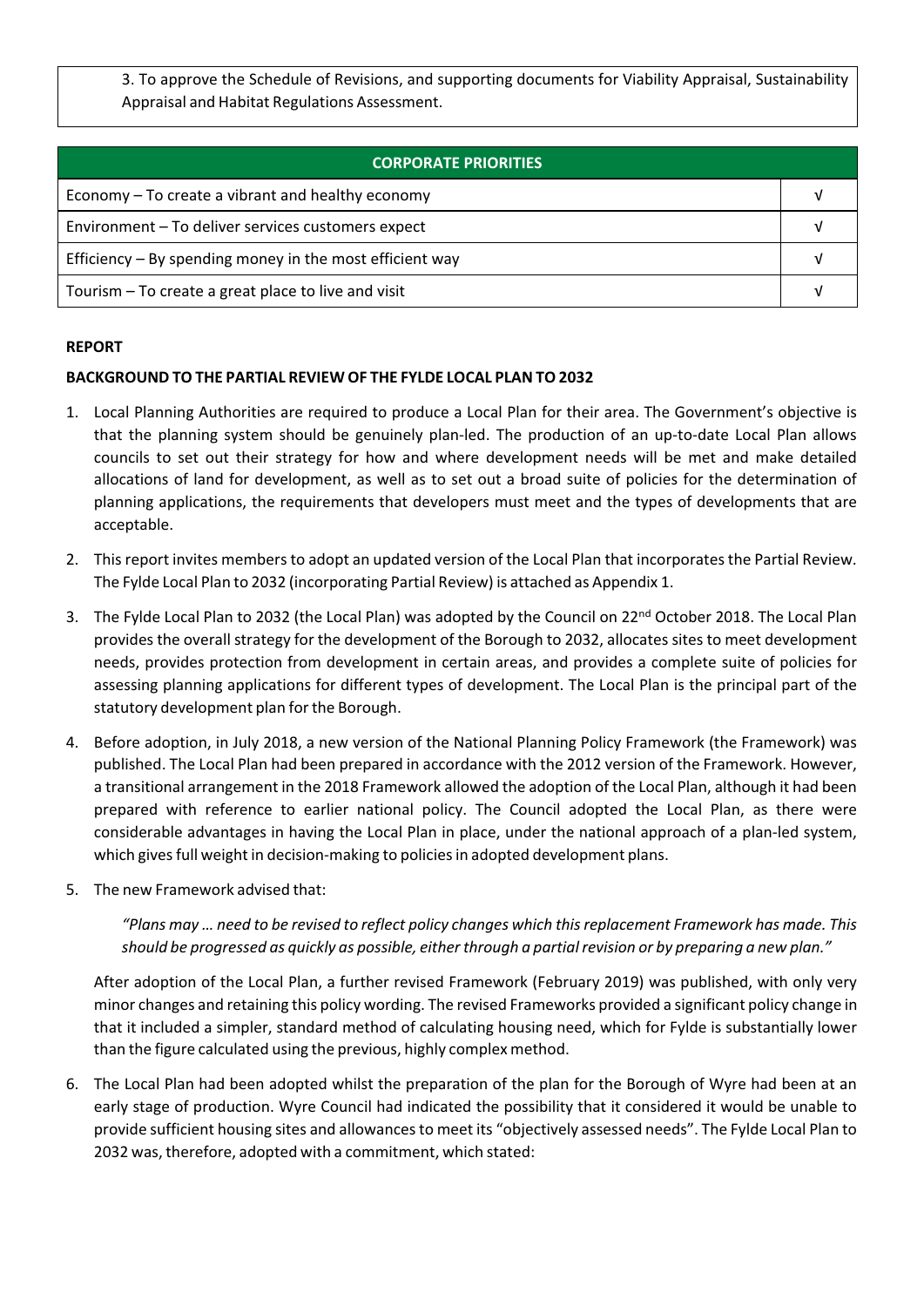*"Fylde Council recognises that Wyre Council have identified difficulties in planning to meet its objectively‐ assessed need for housing. Any need that remains unmet following the adoption of Wyre's Local Plan will* need to be addressed. Fylde Council will undertake an early review of the Fylde Local Plan (whether full or *partial) to examine this issue, working with other authorities adjoining Wyre under the Duty to Co‐Operate.* The objective of this process would be to ensure that any unmet need is met within the Housing Market Area *and/or in other appropriate locations, where consistent with the achievement ofsustainable development."*

- 7. The Wyre Local Plan was adopted on 28<sup>th</sup> February 2019. It identified housing needs over its plan period of 9,580 dwellings. The Wyre Local Plan provides for the delivery of 9,200 dwellings, leaving a shortfall of 380 dwellings. This is need that remains unmet, which paragraph 1.27 of the Fylde Local Plan to 2032 commits to examine through a review, as noted above.
- 8. The two factors of the changes to national planning policy and the adoption of the Wyre Local Plan with a shortfall to its housing provision triggered the need for the Council to undertake the Partial Review of the Fylde Local Plan to 2032.

#### **THE PARTIAL REVIEW**

- 9. The Council issued a consultation on the scope of the Partial Review on 25<sup>th</sup> April 2019, for 6 weeks to 6<sup>th</sup> June 2019. The consultation made clear that the scope (of the Partial Revision as it was termed at that stage) would be strictly narrow, restricted to the two matters of the changes to the Framework and the shortfall in Wyre.
- 10. Evidence was prepared to inform the contents of the Partial Review. Thisincluded schedules of the changesthat had been made to national policy, a screening of referencesto national policy in the adopted Local Plan, and an assessment of housing need for Fylde under the revised national policy.
- 11. A Draft Statement of Common Ground was produced and discussed with neighbouring authorities, as required under national policy and the Duty to Co-operate. The Council's position stated that the Wyre Local Plan required Wyre Council to conduct its own plan review which would seek to address its shortfall; Wyre Council stated that the shortfall existed in the meantime and remained to be addressed, and Wyre Council's revised housing need figure remained unknown. All of these facts were included in the Statement of Common Ground.
- 12. From the evidence gathered and informed by the updated national policy, the Council produced the Partial Review of the Fylde Local Plan to 2032: Schedule of Revisions to the FLP32 (the Partial Review). This was the main Partial Review document that set out the Council's proposed changes. This was considered by Planning Committee in initial draft form in January 2020, together with the supporting evidence documents.
- 13. It is a statutory requirement, national policy and best practice that development plan documents are subject to technical assessments during preparation to ensure that the specific issues of sustainability, impacts on international sites of nature conservation importance, economic viability and health are considered and addressed. Therefore, the following technical assessments of the Partial Review were undertaken:
	- Sustainability Appraisal (SA)
	- Habitat Regulations Assessment (HRA) ‐ Screening Report
	- Health Impact Assessment Screening
	- Review of Economic Viability
- 14. The Partial Review in the form proposed for publication, together with the completed technical assessments, were considered by Planning Committee in March 2020. The Partial Review as published proposed revisionsto 9 policies in the Local Plan, together with revisions to supporting text. The main changes to the Local Plan as proposed in the publication Partial Review were:
	- Revision of Policies H1 (housing) and DLF1 (development strategy) to make the housing requirement a range of 275-415 per annum (instead of the Local Plan requirement of 415). The 275 figure is the annual housing need for Fylde based on the standard method;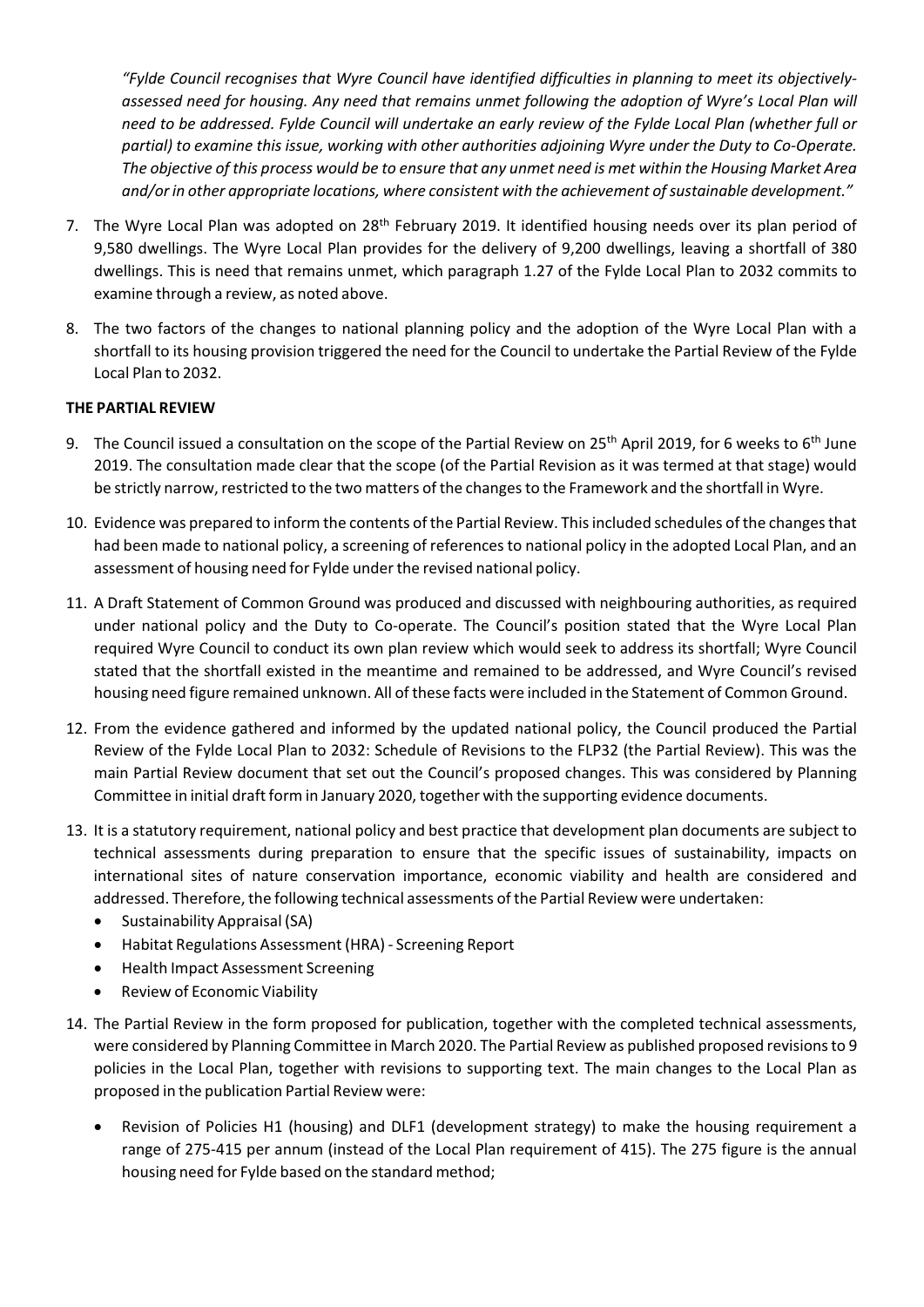- Revision of paragraphs 1.24‐1.27 of the Local Plan to state that the shortfall in Wyre would be dealt with in the first instance through Wyre Council's plan review, which was required by the adopted Wyre Local Plan, but that the shortfall could be addressed by Fylde as a contingency, if Wyre's review was unable to do so.
- Revision of Policy GD4 (countryside) and supporting text to include reference to supporting business and community needs, and to entry‐level exception sites, both of which were included in the new Framework;
- Revision of Policy GD7 (design) to include a clause to prevent the diminishing of development quality between permission and completion, as included in the new Framework;
- Revision of Policy EC5 to remove offices as a use requiring a sequential test when located out of centres, in line with the new Framework;
- Revision of Policy H6 (isolated homes) to allow for sub-division of homes, in line with the new Framework;
- Revision of Policy ENV2 (biodiversity) to include the requirement for measurable net gainsin biodiversity, in line with the new Framework.
- Other revisions where supporting text in the Local Plan derives from or quotes the earlier Framework but was subsequently altered.
- 15. The scope of the Partial Review remains strictly to address the two issues of changes to national policy, and the shortfall in Wyre. Changes for other reasons have not been considered to be within the scope, and have not been made. It has been vital throughout the processto ensure that the scope did not become extended, as a full review of the Local Plan would have required substantial new evidence and would have extended the process into considering a very broad range of issues which could have led to very substantial delay and possible failure of the process.
- 16. A delay due to Covid-19 followed the March 2020 Planning Committee, as it was initially impossible to carry out a consultation in accordance with the Regulations. The Partial Review was published for public consultation from 23<sup>rd</sup> July 2020 to 3<sup>rd</sup> September 2020. 27 representations were duly made, with one further (from Lancashire County Council) received after the deadline. Representations raised issues including those concerning: the likelihood (at that time) of fundamental changesto the standard method (which were not taken forward by Government as a revision to national policy); suggestions that any review should await the outcome of Wyre Council's review; that the Council had no right to bring the Partial Review forward at all; projections for the Council's site delivery falling short of needs; and suggestions for additional development sites.
- 17. Documents were produced setting out the text of the representations by policy and the Council's response to these, and providing copies of the original representations. This was considered by Planning Committee in October 2020, which resolved to submit the Partial Review to the Secretary of State for Examination. The submission was made on 21<sup>st</sup> October 2020.

## **EXAMINATION IN PUBLIC**

- 18. Following submission, the Inspector, Mrs Yvonne Wright, was appointed to conduct the Examination in Public of the Partial Review. The purpose of the Examination is to assess whether the Local Plan has been prepared in accordance with all legal requirements, and whether it is sound. The tests of soundness are set out in the Framework. All the documents that formed part of the Examination process are available on the Council's website: a link is provided under the "Background Documents" section below.
- 19. The Examination hearing sessions took place on 17<sup>th</sup> and 18<sup>th</sup> March 2021, online using Zoom. Hearings were live streamed on the Council's website for the public to view. The programme for the hearing sessions addressed the revisions proposed in the Partial Review, but also matters relating to Local Plan Policy H2, which was not part of the Partial Review, but where a suggestion had been made that it should have been included. A number of issues were identified by the Inspector during the sessions for the Council to address by proposing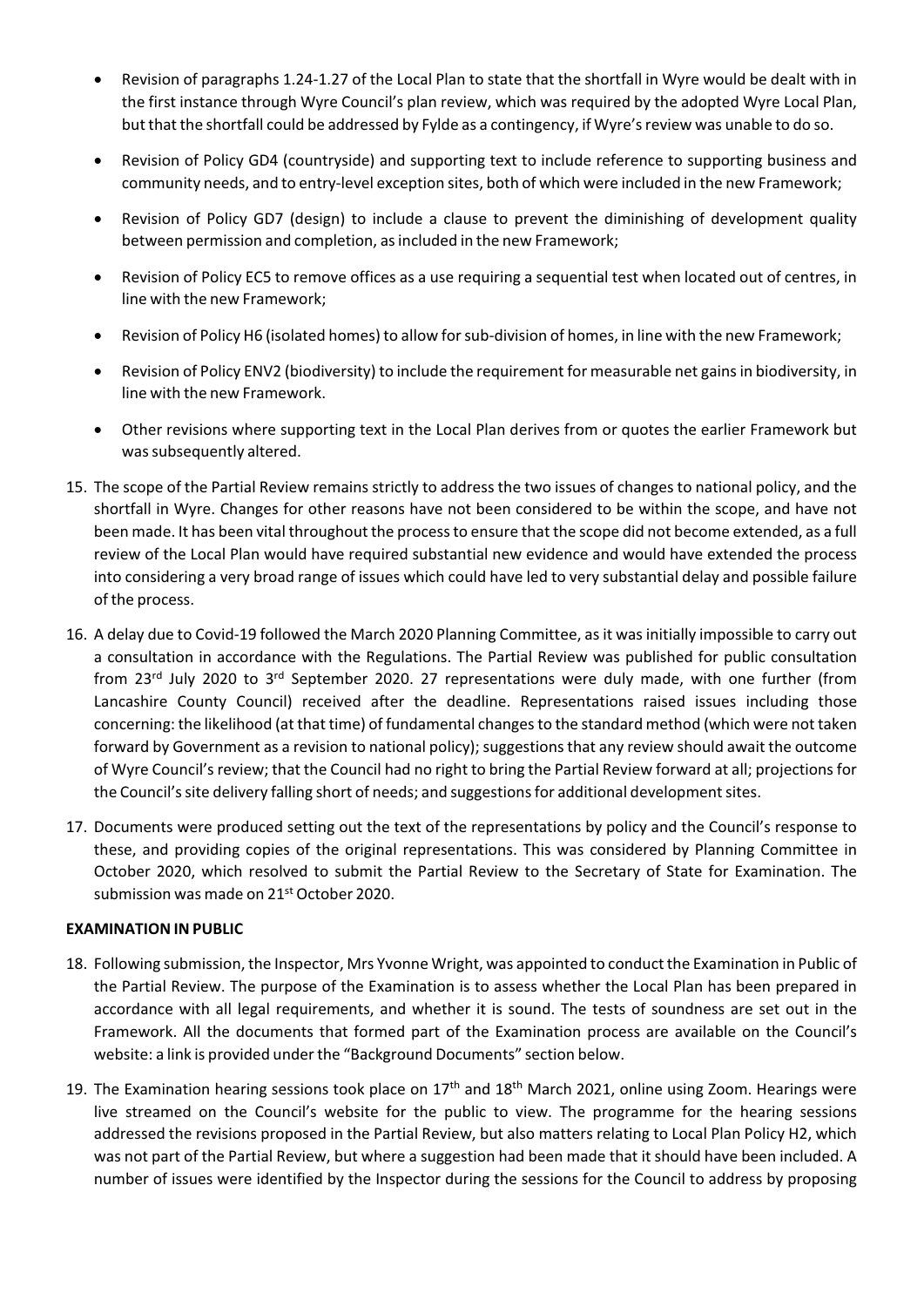main modifications.

- 20. Following the hearing sessions, the Inspector sent a letter to the Council setting out her initial findings. In respect of the housing needs figure, the Inspector agreed with the Council's identification of 275 dwellings per annum through the standard method in the revised national policy, and that no uplift on this was required. However, she was not satisfied that the issue of Wyre's shortfall should be left to Wyre's review, stating that it is an existing need that should be accommodated now. The Inspector then assessed the housing requirement proposed in the Partial Review, and considered that the use of the range 275‐415 was ambiguous and therefore unsound. Instead, the requirement should be based on the lower figure, but with the 30 dwellings per annum to meet Wyre's shortfall added, giving a requirement of 305 dwellings per annum for the remainder of the plan period. This conclusion was considered and accepted by Planning Committee on 19<sup>th</sup> May 2021.
- 21. Main modifications were drafted in line with the Inspector's recommendations. In relation to Policy H2, three alternative versions of the policy were proposed for further consideration by representors. However, officers did not consider that any main modification was necessary to make the Partial Review sound, as this policy had not been in the submitted Partial Review.
- 22. Shortly before the proposed main modifications were due to be considered by Planning Committee, a new version of the Framework was published (20<sup>th</sup> July 2021). At the Inspector's request, the Council provided an assessment as to whether any further main modifications to the Partial Review or revisions to the Local Plan were necessary as a result of the new Framework. One further main modification was required, to Policy H6 (Isolated New Homes in the Countryside). Sustainability appraisal screening was undertaken on the proposed main modifications. The main modifications were approved by Planning Committee for consultation, which then took place between 29<sup>th</sup> July 2021 and 9<sup>th</sup> September 2021. Following the consultation, the responses were collated into documents and provided for the Inspector to consider.
- 23. The Inspector's Report into the Partial Review is provided for information in Appendix 2. The Inspector found the Partial Review sound and legally compliant providing that main modifications are made to the Partial Review: the main modifications are listed at the end of the Inspector's Report in Appendix 2. The Fylde Local Plan to 2032 (incorporating Partial Review) has included all of the main modifications recommended by the Inspector. The Inspector's main modifications, along with additional modifications (i.e. those changes proposed by the Council that are inconsequential to the policies themselves), are shown underlined or struck through in the version of the Fylde Local Plan to 2032 (incorporating Partial Review) provided in Appendix 3.

# **HOW THE FYLDE LOCAL PLAN TO 2032 (INCORPORATING PARTIAL REVIEW) WILL BENEFIT THE BOROUGH OF FYLDE**

- 24. If Members accept the recommendation, the Fylde Local Plan to 2032 (incorporating Partial Review) willreplace the Local Plan to become the principal part of the statutory Development Plan for Fylde. Planning law requires that planning decisions must be in accordance with the Development Plan, unless material considerations indicate otherwise. The Fylde Local Plan to 2032 (incorporating Partial Review) will maintain the role of the existing Local Plan as a powerful tool forthe Council in determining the shape of the Borough in the future.
- 25. The adoption of the Fylde Local Plan to 2032 (incorporating Partial Review) will provide the Council's endorsement of the findings of the Partial Review Inspector. The Inspector's finding that the Partial Review is sound will ensure that the Council is able to restrict development to proposals that are in accordance with the Fylde Local Plan to 2032 (incorporating Partial Review). In particular, confirmation that the local housing need figure of 275 net dwellings per annum is appropriate, and that the housing requirement figure should be 305 net dwellings per annum from 2019 onwards, will protect the existing developmentstrategy and site allocations in the plan, and allow the large strategic sites to be brought forward.
- 26. The new housing requirement of 305 net dwellings per annum will, following adoption, be used as the basis for the calculation of the 5 year housing land supply. Therefore, as the existing allocations continue to come forward, the Council will be in a much stronger position to resist unallocated development sites brought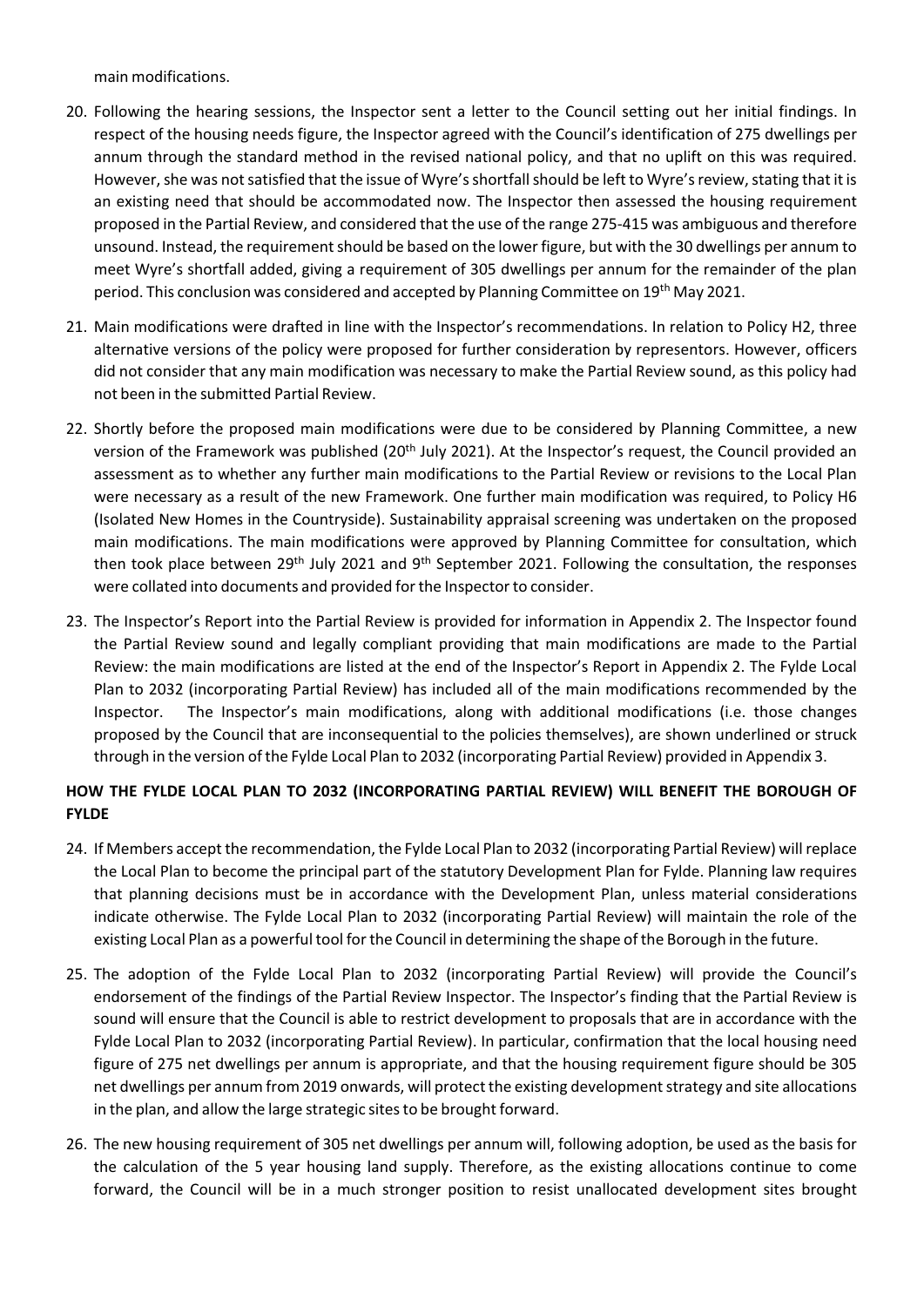forward through the appeal process. On adoption, the Fylde Local Plan to 2032 (incorporating Partial Review) will therefore represent a strengthened position for the Local Plan from that prior to the Partial Review, and will ensure the continuation of plan‐led development in Fylde.

27. Members are therefore invited to adopt the Fylde Local Plan to 2032 (incorporating Partial Review) as a Development Plan Document.

| <b>IMPLICATIONS</b>                     |                                                                                                                                                                                                                                                                                                                                                                                                                                                                                                                                                                                                                                 |  |  |  |
|-----------------------------------------|---------------------------------------------------------------------------------------------------------------------------------------------------------------------------------------------------------------------------------------------------------------------------------------------------------------------------------------------------------------------------------------------------------------------------------------------------------------------------------------------------------------------------------------------------------------------------------------------------------------------------------|--|--|--|
| Finance                                 | The submission and examination in public of the Partial Review have<br>incurred costs which have been met from existing approved<br>budgets. The Partial Review has been carried out by the existing<br>policy team at the Council at no additional cost. The additional costs<br>arising from adoption of the Partial Review are negligible.                                                                                                                                                                                                                                                                                   |  |  |  |
| Legal                                   | The Partial Review has been undertaken in line with the Planning<br>and Compulsory Purchase Act 2004 (as amended) and has followed<br>the process set out in the Town and Country Planning (Local<br>Planning) (England) Regulations 2012. Sustainability Appraisal has<br>been carried out in accordance with the Environmental Assessment<br>of Plans and Programmes Regulations 2004. The Partial Review has<br>been reviewed for legal compliance by the Inspector on behalf of the<br>Secretary of State; the Inspector has confirmed legal compliance<br>subject to the main modifications, which have been incorporated. |  |  |  |
| <b>Community Safety</b>                 | The Partial Review maintains the impacts of the Local Plan which<br>seeks to improve community safety through developments.                                                                                                                                                                                                                                                                                                                                                                                                                                                                                                     |  |  |  |
| Human Rights and Equalities             | Implications of the revisions proposed have been considered<br>throughout the Partial Review process.                                                                                                                                                                                                                                                                                                                                                                                                                                                                                                                           |  |  |  |
| Sustainability and Environmental Impact | The Partial Review has been subject to Sustainability Appraisal.<br>Modifications proposed by the Inspector have also been subject to<br>Sustainability Appraisal.<br>The Partial Review has been subject to Habitats Regulations<br>Assessment Screening to assess for any likely significant effects on<br>Internationally protected sites.                                                                                                                                                                                                                                                                                   |  |  |  |
| Health & Safety and Risk Management     | There are no health and safety implications                                                                                                                                                                                                                                                                                                                                                                                                                                                                                                                                                                                     |  |  |  |

| <b>LEAD AUTHOR</b> | <b>CONTACT DETAILS</b>                 | <b>DATE</b>                    |
|--------------------|----------------------------------------|--------------------------------|
| Eddie Graves       | Eddie.graves@fylde.gov.uk 01253 658419 | 23 <sup>rd</sup> November 2021 |

| <b>BACKGROUND PAPERS</b>                       |                                  |                                                                                                                                           |  |  |
|------------------------------------------------|----------------------------------|-------------------------------------------------------------------------------------------------------------------------------------------|--|--|
| Name of document                               | Date                             | Where available for inspection                                                                                                            |  |  |
| <b>Partial Review Examination</b><br>documents | Up to $21st$<br>October 2021     | https://new.fylde.gov.uk/resident/planning/planning-<br>policy-local-plan/partial-review-of-the-fylde-local-<br>plan-to-2032-examination/ |  |  |
| <b>Partial Review Submission documents</b>     | 21 <sup>st</sup> October<br>2020 | https://new.fylde.gov.uk/resident/planning/planning-<br>policy-local-plan/partial-review-of-the-fylde-local-<br>plan-to-2032-flp32/       |  |  |
| Adopted Local Plan and Policies Maps           | 22 <sup>nd</sup> October<br>2018 | https://new.fylde.gov.uk/resident/planning/planning-<br>policy-local-plan/adopted-local-plan-to-2032/                                     |  |  |